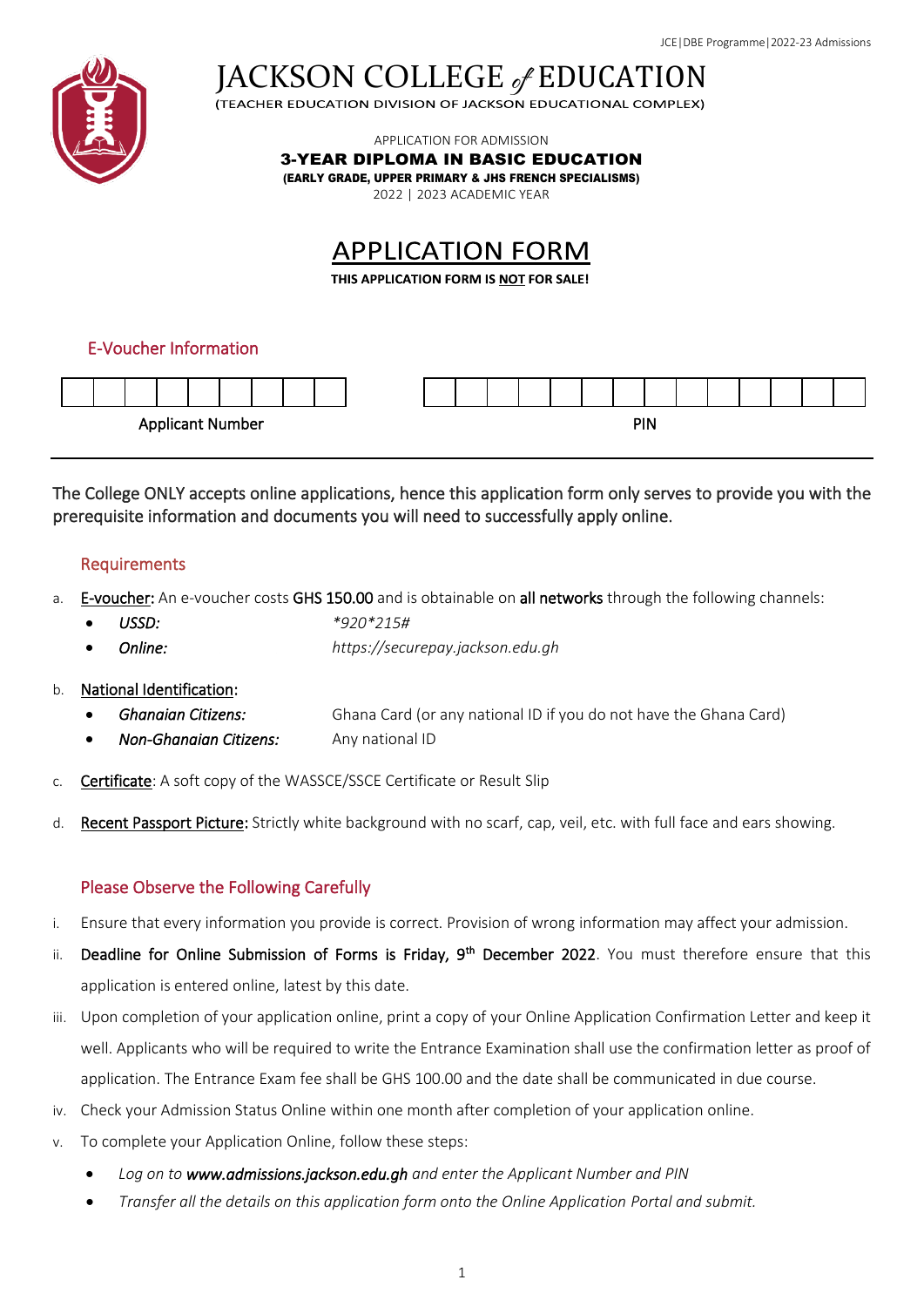#### Personal Information

|    | 1. Title (e.g. Mr, Miss, Mrs, etc.)                       |
|----|-----------------------------------------------------------|
| 2. | First Name                                                |
| 3. | Middle Name(s)                                            |
| 4. | Surname (family name)                                     |
| 5. | Sex (please tick $\boxtimes$ )<br>Male<br>Female          |
| 6. | Marital Status (e.g. single, married, divorced, etc.)     |
| 7. | Religion (e.g. Christianity, Islam, etc.)                 |
| 8. | Nationality (e.g. Ghanaian, Togolese, etc.)               |
| 9. | Date of Birth (day - month - year)<br>$\sqrt{}$<br>V<br>M |

#### Contact Information

#### *To enable the Head Office to contact you in person concerning your admission, you must provide a Personal MTN Telephone Number as your primary/main contact.*

| 10. Personal MTN Telephone Number   |                                               |  |  |  |  |  |  |  |  |  |  |  |
|-------------------------------------|-----------------------------------------------|--|--|--|--|--|--|--|--|--|--|--|
| 11. Other Telephone Number (if any) |                                               |  |  |  |  |  |  |  |  |  |  |  |
| 12. Residential (house) Address     |                                               |  |  |  |  |  |  |  |  |  |  |  |
| 13. Ghana Post GPS Address (if any) |                                               |  |  |  |  |  |  |  |  |  |  |  |
|                                     | 14. Region of Residence (e.g. Ashanti, Volta) |  |  |  |  |  |  |  |  |  |  |  |
| 15. Postal Address                  |                                               |  |  |  |  |  |  |  |  |  |  |  |
| 16. Email Address                   |                                               |  |  |  |  |  |  |  |  |  |  |  |

# Other Details

| 17. Employment Status (please tick Ø)                                           | Employed | Unemployed |  |  |  |  |  |  |  |
|---------------------------------------------------------------------------------|----------|------------|--|--|--|--|--|--|--|
| 18. Workplace Address (if employed)                                             |          |            |  |  |  |  |  |  |  |
| 19. Is teaching your current Occupation or Job? (if employed)<br>No<br>Yes      |          |            |  |  |  |  |  |  |  |
| 20. Would you like to be contacted for a teaching job opportunity?<br>No<br>Yes |          |            |  |  |  |  |  |  |  |
| 21. Are you physically challenged?<br>Yes                                       |          | <b>No</b>  |  |  |  |  |  |  |  |
| If yes, please specify the type of challenge                                    |          |            |  |  |  |  |  |  |  |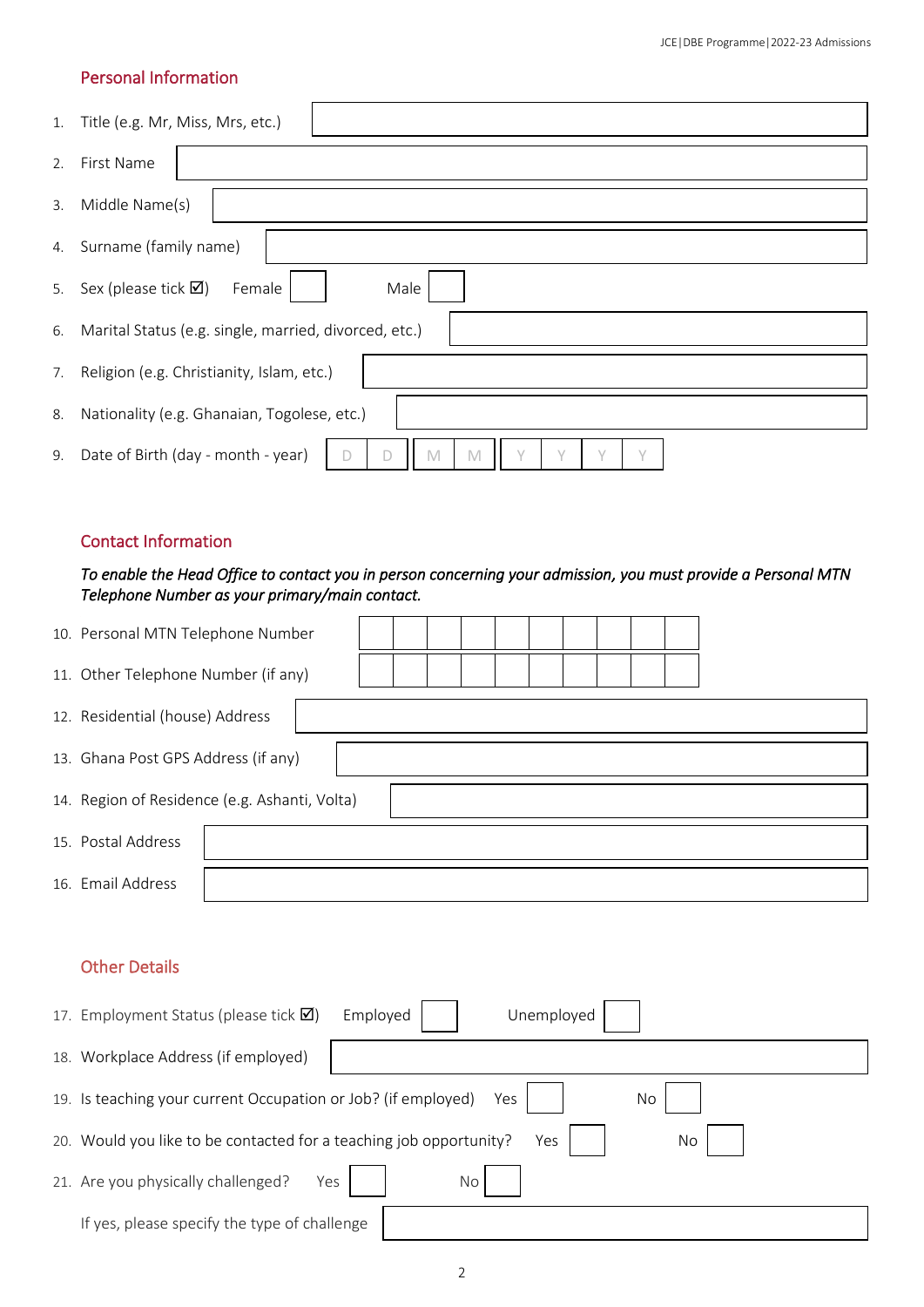# Learning Centres

| Prog. Specialism                                                         | Prog. Option         | <b>Learning Centres</b>                                                                                                                                                                                                                                       |  |  |  |  |
|--------------------------------------------------------------------------|----------------------|---------------------------------------------------------------------------------------------------------------------------------------------------------------------------------------------------------------------------------------------------------------|--|--|--|--|
|                                                                          | Early Grade          | Accra, Bolgatanga, Ho, Hohoe, Koforidua, Kumasi, Tamale, Wa                                                                                                                                                                                                   |  |  |  |  |
| Primary<br>Specialism                                                    | <b>Upper Primary</b> | Abetifi, Aburi, Accra, Ada, Agogo, Akatsi, Akrokerri, Amasaman, Atebubu,<br>Bechem, Berekum, Bolgatanga, Cape Coast, Dormaa Ahenkro, Enchi, Ho,<br>Hohoe, Kibi, Koforidua, Kumasi, Mampong, Sefwi Bekwai, Somanya,<br>Sunyani, Takoradi, Tamale, Techiman, Wa |  |  |  |  |
| <b>JHS Specialism</b>                                                    | French               | Ho, Hohoe, Kumasi, Somanya, Tamale                                                                                                                                                                                                                            |  |  |  |  |
| Primary Specialism<br><b>JHS Specialism</b><br>22. Programme Specialism: |                      |                                                                                                                                                                                                                                                               |  |  |  |  |

*The underlisted proposed centres will be established subject to meeting the required number of qualified applicants.* 

| 22. Trogramme Specialism. Trimiary Specialism | and opeciation                |  |
|-----------------------------------------------|-------------------------------|--|
| 23. Programme Option                          |                               |  |
| 24. 1st Choice Centre                         | 2 <sup>nd</sup> Choice Centre |  |

#### Examination Results Information

- Results of different examination sittings should be filled in separate columns.
- Attach a photocopy of each result slip/certificate you provide.

| <b>EXAM RESULTS - 1</b> |       | <b>EXAM RESULTS - 2</b> |       | <b>EXAM RESULTS - 3</b> |       | <b>EXAM RESULTS - 4</b> |       |  |
|-------------------------|-------|-------------------------|-------|-------------------------|-------|-------------------------|-------|--|
| Exam Type:              |       | Exam Type:              |       | Exam Type:              |       | Exam Type:              |       |  |
| Year:                   |       | Year:                   |       | Year:                   |       | Year:                   |       |  |
| Month:                  |       | Month:                  |       | Month:                  |       | Month:                  |       |  |
| Index No:               |       | Index No:               |       | Index No:               |       | Index No:               |       |  |
| Exam Centre:            |       | Exam Centre:            |       | Exam Centre:            |       | Exam Centre:            |       |  |
| Regular/Private:        |       | Regular/Private:        |       | Regular/Private:        |       | Regular/Private:        |       |  |
| Subject                 | Grade | Subject                 | Grade | Subject                 | Grade | Subject                 | Grade |  |
|                         |       |                         |       |                         |       |                         |       |  |
|                         |       |                         |       |                         |       |                         |       |  |
|                         |       |                         |       |                         |       |                         |       |  |
|                         |       |                         |       |                         |       |                         |       |  |
|                         |       |                         |       |                         |       |                         |       |  |
|                         |       |                         |       |                         |       |                         |       |  |
|                         |       |                         |       |                         |       |                         |       |  |
|                         |       |                         |       |                         |       |                         |       |  |
|                         |       |                         |       |                         |       |                         |       |  |
|                         |       |                         |       |                         |       |                         |       |  |